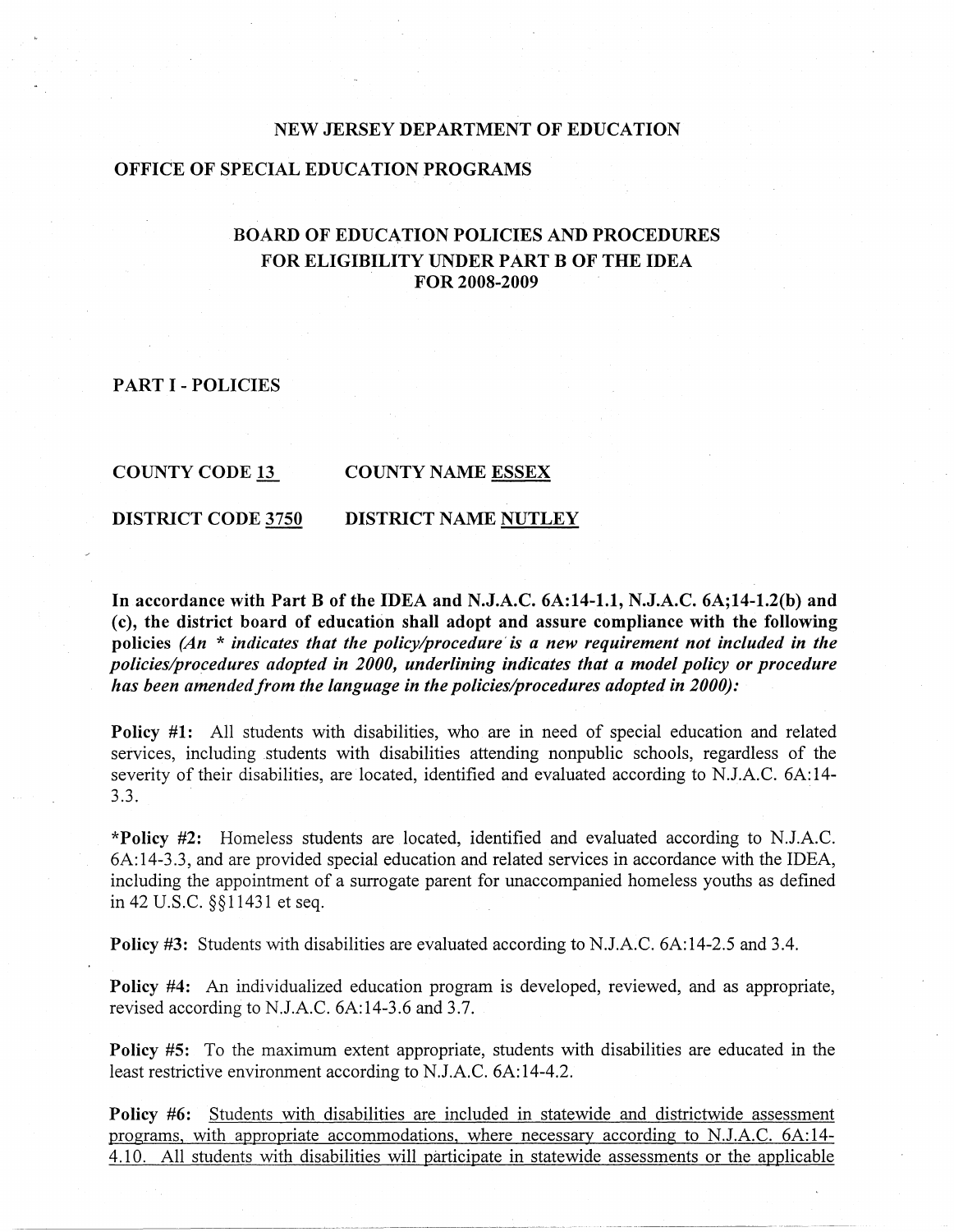Alternate Proficiency Assessment, in grades 3, 4, 5, 6, 7, 8 and 11 in accordance with their assigned grade level.

**Policy** #7: Students with disabilities are afforded the procedural safeguards required by N.J.A.C. 6A:14-2.1 et seq., including appointment of a surrogate parent, when appropriate.

**Policy #8:** A free appropriate public education is available to all students with disabilities between the ages of three and 21, including students with disabilities who have been suspended or expelled from school.

1. The obligation to make a free, appropriate public education available to each eligible student begins no later than the student's third birthday and that an individualized education program (IEP) is in effect for the student by that date;

2. If a child's third birthday occurs during the summer, the child's IEP team shall determine the date when services under the IEP will begin:

3. · A free, appropriate public education is available to any student with a disability who is eligible for special education and related services, even though the student is advancing from grade to grade;

4. The services and placement needed by each student with a disability to receive a free, appropriate public education are based on the student's unique needs and not on the student's disability; and

5. The services and placement needed by each student with a disability to receive a free, appropriate public education are provided in appropriate educational settings as close to the student's home as possible, and, when the IEP does not describe specific restrictions, the student is educated in the school he or she would attend if not a student with a disability.

**Policy #9:** Children with disabilities participating in early intervention programs assisted under IDEA Part C who will participate in preschool programs under this chapter will experience a smooth transition and have an individualized education program developed and implemented according to N.J.A.C. 6A:14-3.3(e) and N.J.A.C. 6A:14-3.7.

**Policy #10:** Full educational opportunity to all students with disabilities is provided.

**Policy #11:** The compilation, maintenance, access to and confidentiality of student records are in accordance with N.J.A.C. 6A:32-7.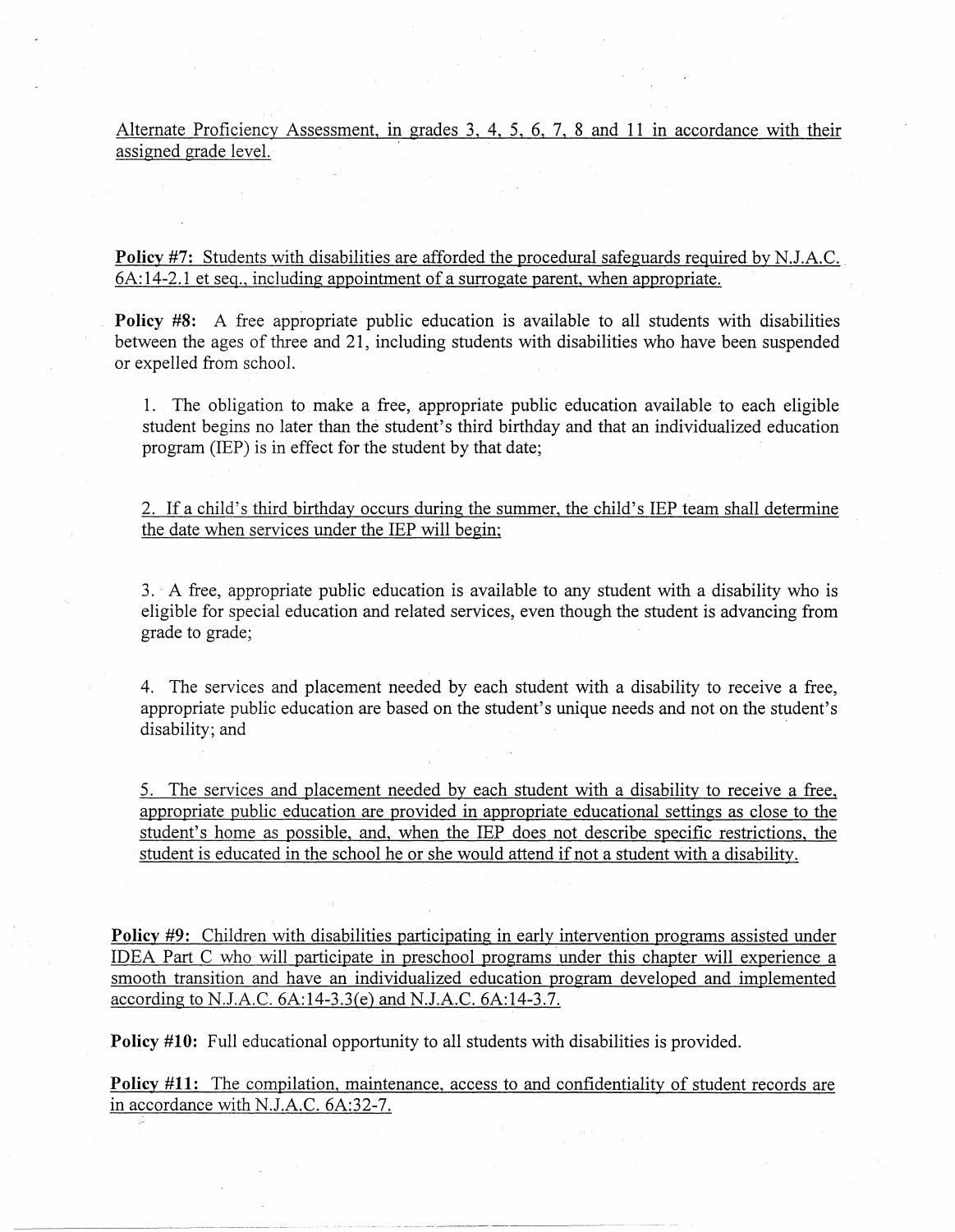**Policy #12:** Provision is made for the participation of students with disabilities who are placed by their parents in nonpublic schools according to N.J.A.C. 6A:14-6. l and 6.2.

**Policy #13:** Students with disabilities who are placed in private schools by the district board of education, are provided special education and related services at no cost to their parents according to N.J.A.C. 6A:14-l.l(d) and N.J.A.C. 6A:14-7.5(b)3.

**Policy #14:** All personnel serving students with disabilities are highly qualified and appropriately certified and licensed, where a license is required, in accordance with State and Federal law.

**Policy #15:** The in-service training needs for professional and paraprofessional staff who provide special education, general education or related services are identified and that appropriate in-service training is provided. The district board of education shall maintain information to demonstrate its efforts to:

1. Prepare general and special education personnel with the content knowledge and collaborative skills needed to meet the needs of children with disabilities;

2. Enhance the ability of teachers and others to use strategies, such as behavioral interventions, to address the conduct of students with disabilities that impedes the learning of students with disabilities and others;

3. Acquire and disseminate to teachers, administrators, school board members, and related services personnel, significant knowledge derived from educational research and other sources and how the district will, if appropriate, adopt promising practices, materials and technology;

4. Insure that the in-service training is integrated to the maximum extent possible with other professional development activities; and

5. Provide for joint training activities of parents and special education, related services and general education personnel.

**\*Policy #16:** Instructional materials will be provided to blind or print-disabled students in a timely manner.

**\*Policy #17:** For students with disabilities who are potentially eligible to receive services from the Division of Developmental Disabilities in the Department of Human Services, the district will provide, pursuant to the Uniform Application Act, N.J.S.A. 30:4-25.10 et seq., the necessary materials to the parent to apply for such services.

**\*Policy #18:** When the school district utilizes electronic mail, parents are informed as to whether they may use electronic mail to submit requests to school officials regarding referral, identification, evaluation, classification, and the provision of a free, appropriate public education. If this is permitted, parents shall be informed of the procedures to access the electronic mail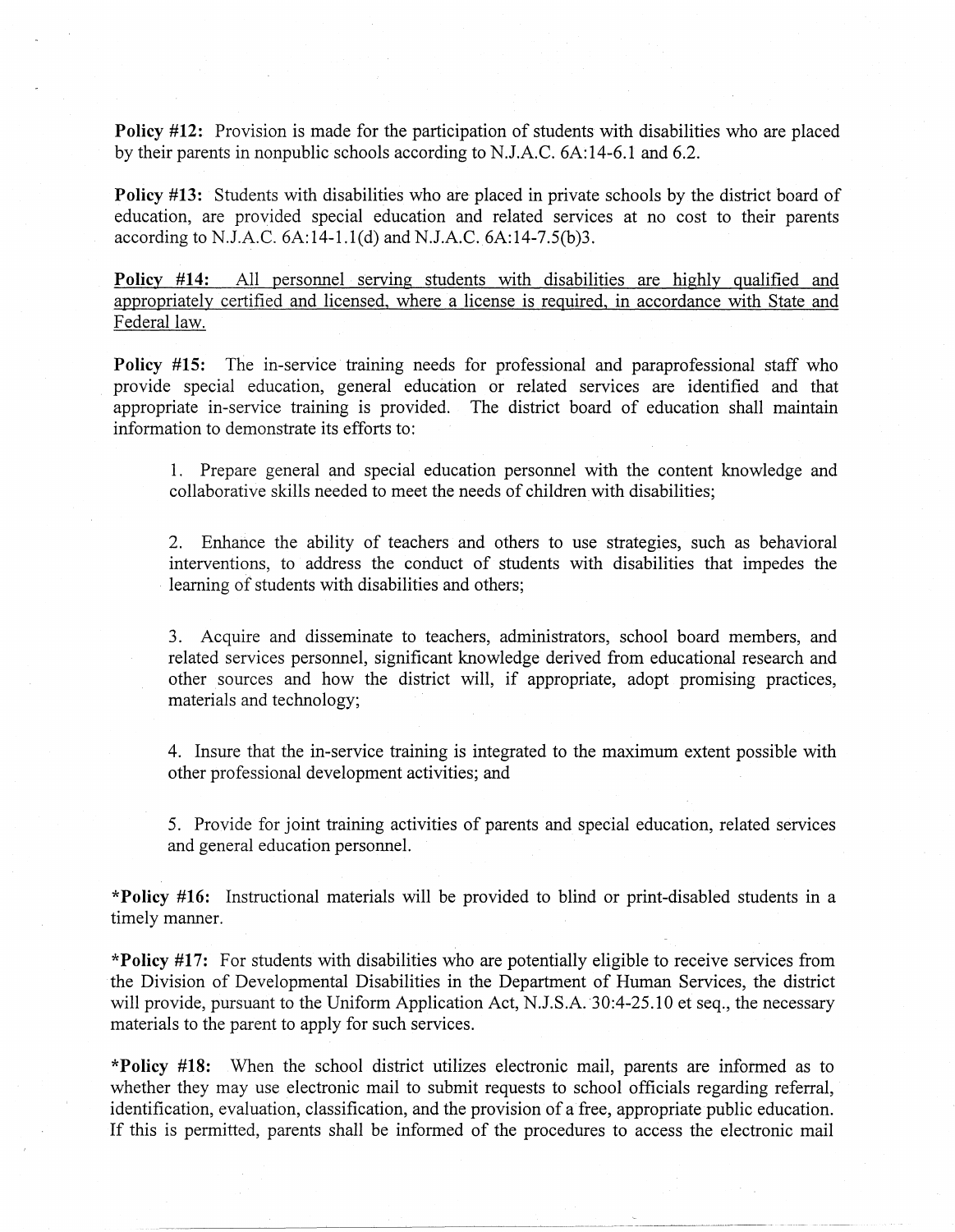system and that they may not utilize electronic mail to provide written consent when the district provides written notice and seeks parental consent as required by N.J.A.C. 6A:14.

**\*Policy #19:** The school district will provide teacher aides and the appropriate general or special education teaching staff time for consultation on a regular basis as specified in each student's IEP.

# **PART II-PROCEDURES**

In **accordance with Part B of the IDEA and N.J.A.C. 6A:14-1.1, N.J.A.C. 6A;14-l.2(b) and (c), the district board of education shall assure compliance with the following policies and related procedures below** *(An* \* *indicates that the policy/procedure is a new requirement not included in the policies/procedures adopted in 2000, underlining indicates that a model policy or procedure has been amended from the language in the policies/procedures adopted in 2000):* 

Policy #1: All students with disabilities, who are in need of special education and related services, including students with disabilities attending nonpublic schools, regardless of the severity of their disabilities, are located, identified and evaluated according to N.J.A.C. 6A:14-3.3.

#### **AND**

**\*Policy #2:** Homeless students are located, identified and evaluated according to N.J.A.C. 6A:14-3.3, and are provided special education and related services in accordance with the IDEA, including the appointment of a surrogate parent for unaccompanied homeless youths as defined in 42 U.S.C. §§ 11431 et seq.

#### **AND**

**Policy #7:** Students with disabilities are afforded the procedural safeguards required by N.J.A.C. 6A: 14-2.1 et seq. including appointment of a surrogate parent, when appropriate .

#### Procedures to locate students with disabilities (child find) must ensure that:

- $\Box$  Person(s) responsible to conduct child find activities are identified.
- $\Box$  Child find activities are conducted for all children ages three through 21, who reside within the district or attend nonpublic schools within the district.
- o Child find activities are conducted at least annually.
- o Child find activities (meetings, printed materials and/or public service announcements) are conducted in the native language of the population, as appropriate.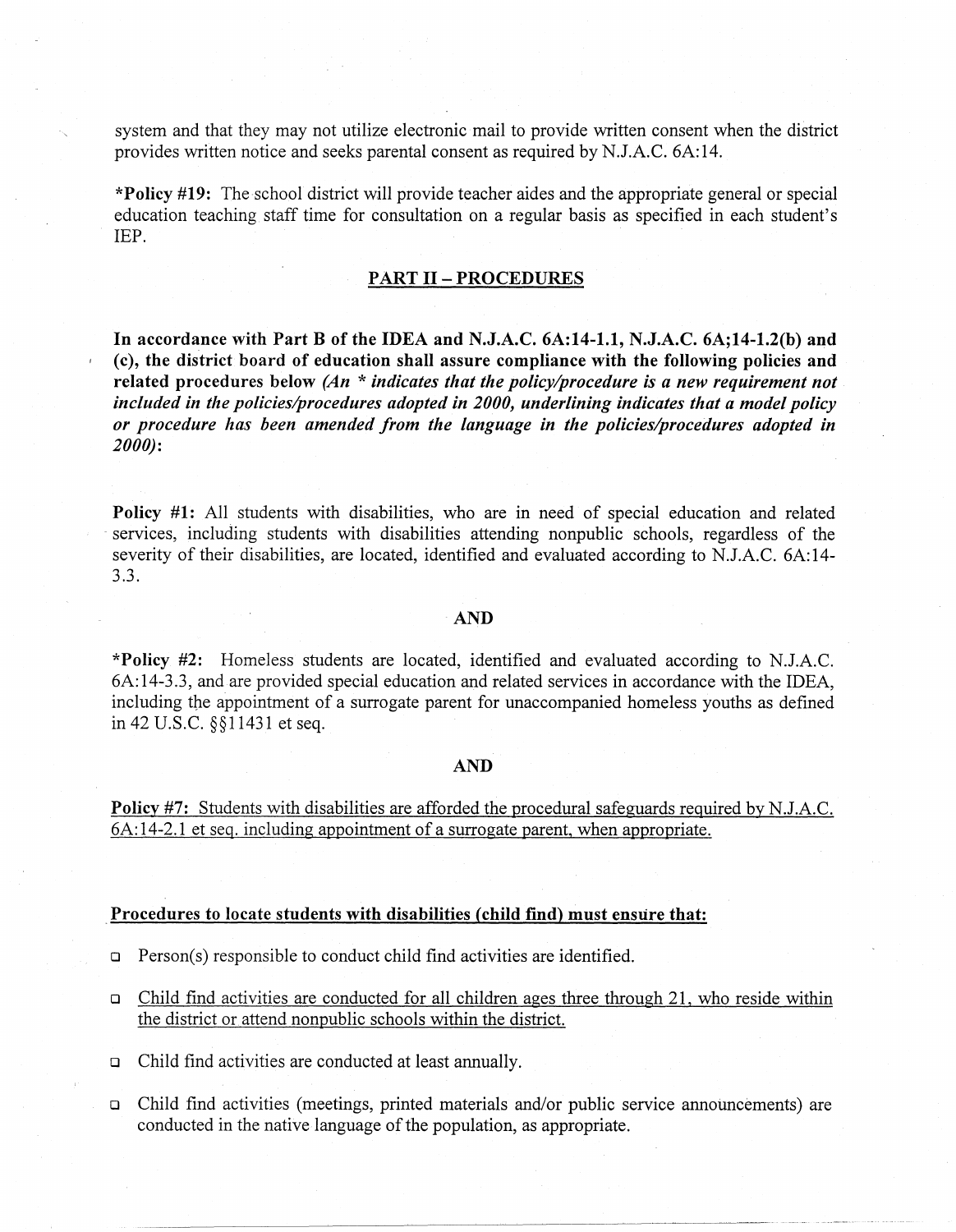- o. Child find activities address public and nonpublic students, including highly mobile students such as migrant and homeless students.
- · o Child find activities for nonpublic school students are comparable to activities conducted for public school students. *)* 
	- Child find activities for nonpublic school children provide for consultation with appropriate representatives of the nonpublic school and parents on how to carry out these activities.
- o Child find activities include outreach to a variety of public and private agencies and individuals concerned with the welfare of students, such as clinics, hospitals, physicians, social service agencies and welfare agencies.

### **For charter schools or state agencies, procedures must ensure that:**

- o Child find activities are limited to the population of students emolled in the charter school or served by the state agency.
- $\Box$  Person(s) to conduct child find activities are identified.
- o Child find activities are conducted at least annually.
- o Child find activities (meetings, printed materials and/or public service announcements) are conducted in 'the native language of the population, as appropriate.

# **Procedures for interventions** in **the general education program must ensure that:**

- o Criteria/steps for initiating interventions in the general education program are identified.
- o Parents. teachers and other school professionals, as appropriate, are informed of the procedures to initiate interventions in the general education program.
- o Activities are in place to determine whether the interventions are effective.
	- School personnel who are responsible for the implementation/evaluation of the interventions are identified; and
	- The type, frequency, duration and effectiveness of the interventions are documented.

# **Procedures for referral must ensure that:**

--------------••s--------•••-··---•··· ·---··------·- -----·---------------

- o Steps are in place to refer students after it has been determined that interventions in the general education program are not effective in alleviating the educational difficulties.
- $\Box$  Steps are in place to refer students directly to the child study team when warranted.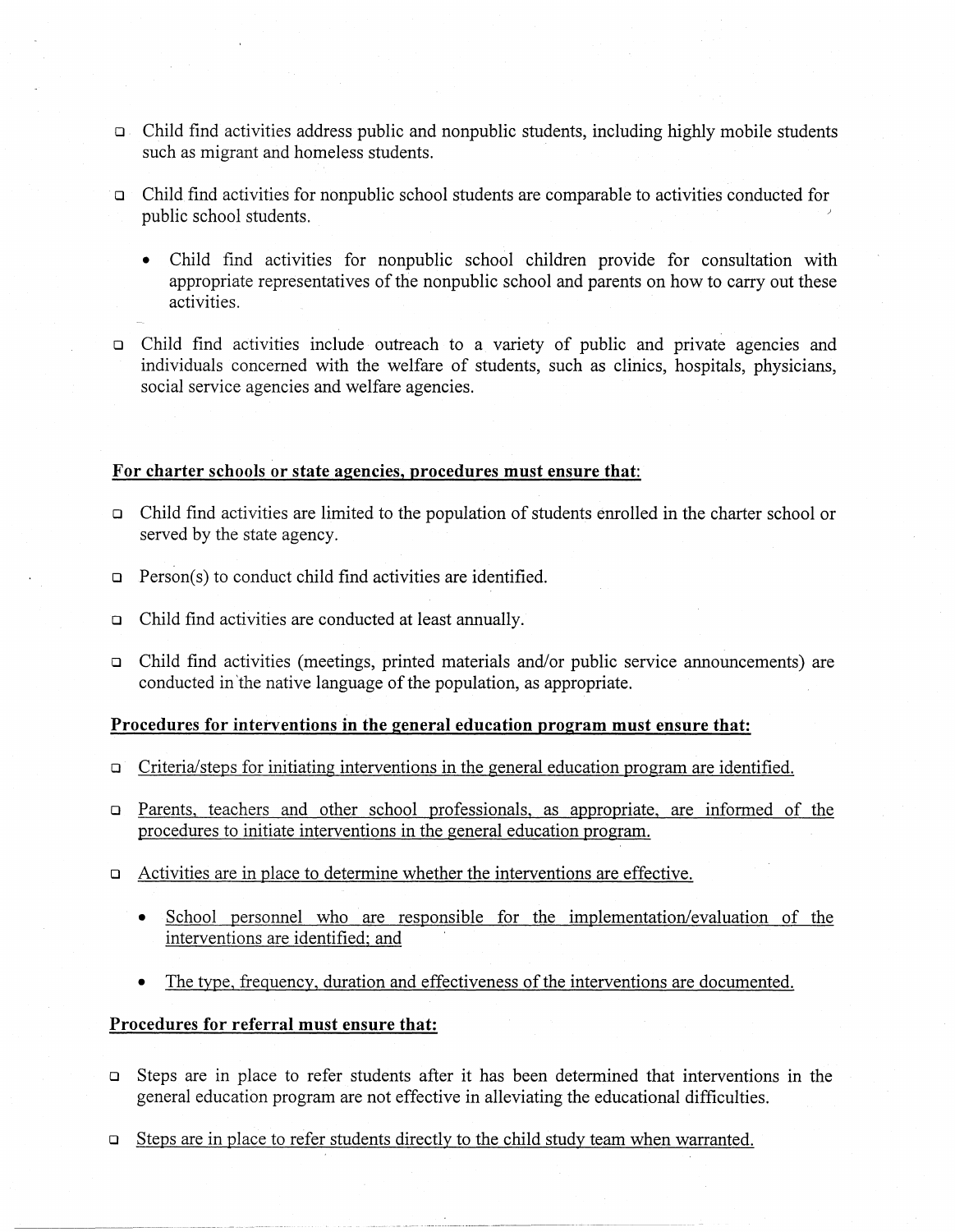- Steps are in place to refer students who may be disabled but are advancing from grade to grade.
- o Steps for initiating a referral to the child study team by school personnel identify:
	- The information/documentation of student performance required in the referral;
	- Forms, if any, that are to be submitted by school personnel;
	- School personnel who are responsible to process referrals; and
	- Timelines for processing referrals including the date that initiates the 20-day timeline for conducting the referral/identification meeting.
- o Steps for processing written referrals received from parents identify:
	- School personnel who are responsible to process referrals from parents; and
	- Timelines for processing referrals including the date that initiates the 20-day timeline for conducting the referral/identification meeting.

o School personnel, parents and agencies are informed of referral procedures.

# \* **For students with disabilities potentially in need of a surrogate parent, procedures must ensure that:**

- o \* A surrogate parent is provided to a student in accordance with N.J.A.C. 6A:14-2.2 when:
	- \* The parent of the student cannot be identified or located.
	- \* An agency of the State has guardianship of the student and that agency has not taken steps to appoint a surrogate parent for the student.
	- \* The student is a ward of the state and no State agency has taken steps to appoint a surrogate parent for the student.
	- \* No parent can be identified for the student in accordance with N.J.A.C. 6A:14-1.3 except a foster parent, the foster parent does not agree to serve as the student's parent and no State agency has taken steps to appoint a surrogate parent for the student.
	- The student is an unaccompanied homeless youth and no State agency has taken steps to appoint a surrogate parent for the student.
- o \* The district will make reasonable efforts to appoint a surrogate parent within 30 days of its determination that a surrogate parent is required for a student.

o \* The district will appoint a person who will be responsible for appointing surrogate parents and overseeing the process. The responsible person will: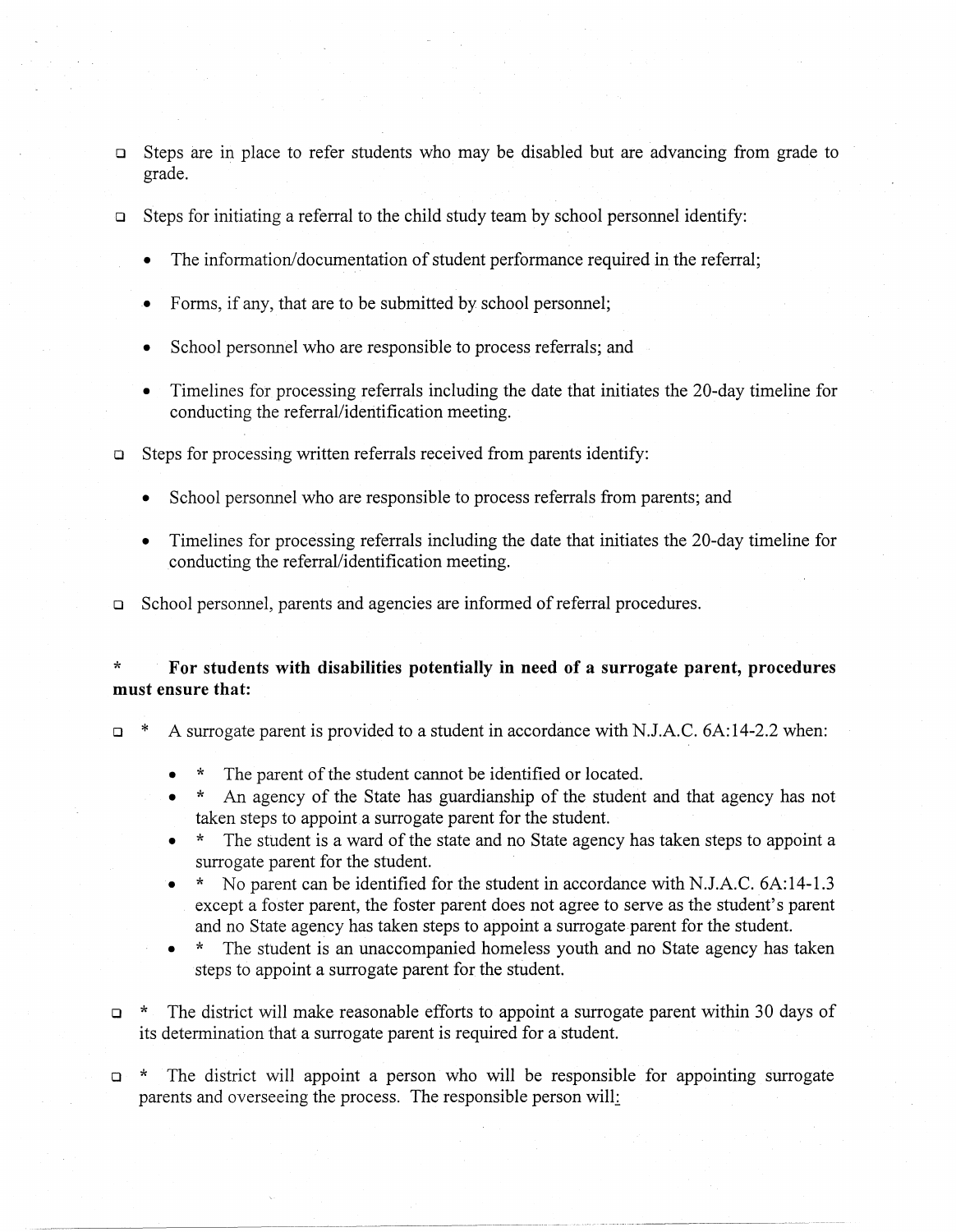- The person will determine whether there is a need for a surrogate parent for a student;
- The person will contact any State agency that is involved with the student to determine whether the State has had a surrogate parent appointed for the student; and
- \* The person will make reasonable efforts to select and appoint a surrogate parent for the student within 30 days of determining that there is a need for a surrogate parent for the student.
- $\Box$  \* The district will establish a method for training surrogate parents that includes provision of information with respect to parental rights and procedural safeguards available to parents and students in accordance with N.J.A.C. 6A:14,
	- The district will appoint a person that will be responsible for training surrogate parents;
	- \* The training of surrogate parents will ensure that surrogate parents have knowledge and skills that ensure adequate representation of the child with a disability;
	- \* The training will be designed to make surrogate parents familiar with State and federal requirements for assessment, individualized education program development, and parental rights with respect to the referral and placement process, including their rights with respect to seeking a due process hearing if they disagree with the local procedure or decisions;
	- \*· Surrogate parents will be provided with copies of: the Parental Rights in Special Education booklet; N.J.A.C. 6A:14; the Special Education Process; Code Training Materials from the Department of Education Website; and other relevant materials; and
	- \* Surrogate parents will be provided information to enable them to become familiar with the nature of the child's disability.

# $\Box$  \* The district will ensure that:

- \* All persons serving as surrogate parents have no interest that conflicts with those of the student he or she represents;
- \* All persons serving as surrogate parents possess knowledge and skills that ensure adequate representation of the student;
- All persons serving as surrogate parents are at least 18 years of age;
- If the school district compensates the surrogate parent for providing such services, a criminal history review of the person in accordance with N.J.S.A. 18A:6-7.1 is completed prior to his or her serving as the surrogate parent; and
- No person appointed as a surrogate parent will be an employee of the New Jersey Department of Education, the district board of education or a public or nonpublic agency that is involved in the education or case of the child.

·--------· ·--~·-·-- ------- ----·-- --------

**Policy #3:** Students with disabilities are evaluated according to N.J.A.C. 6A:14-2.5 and 3.4.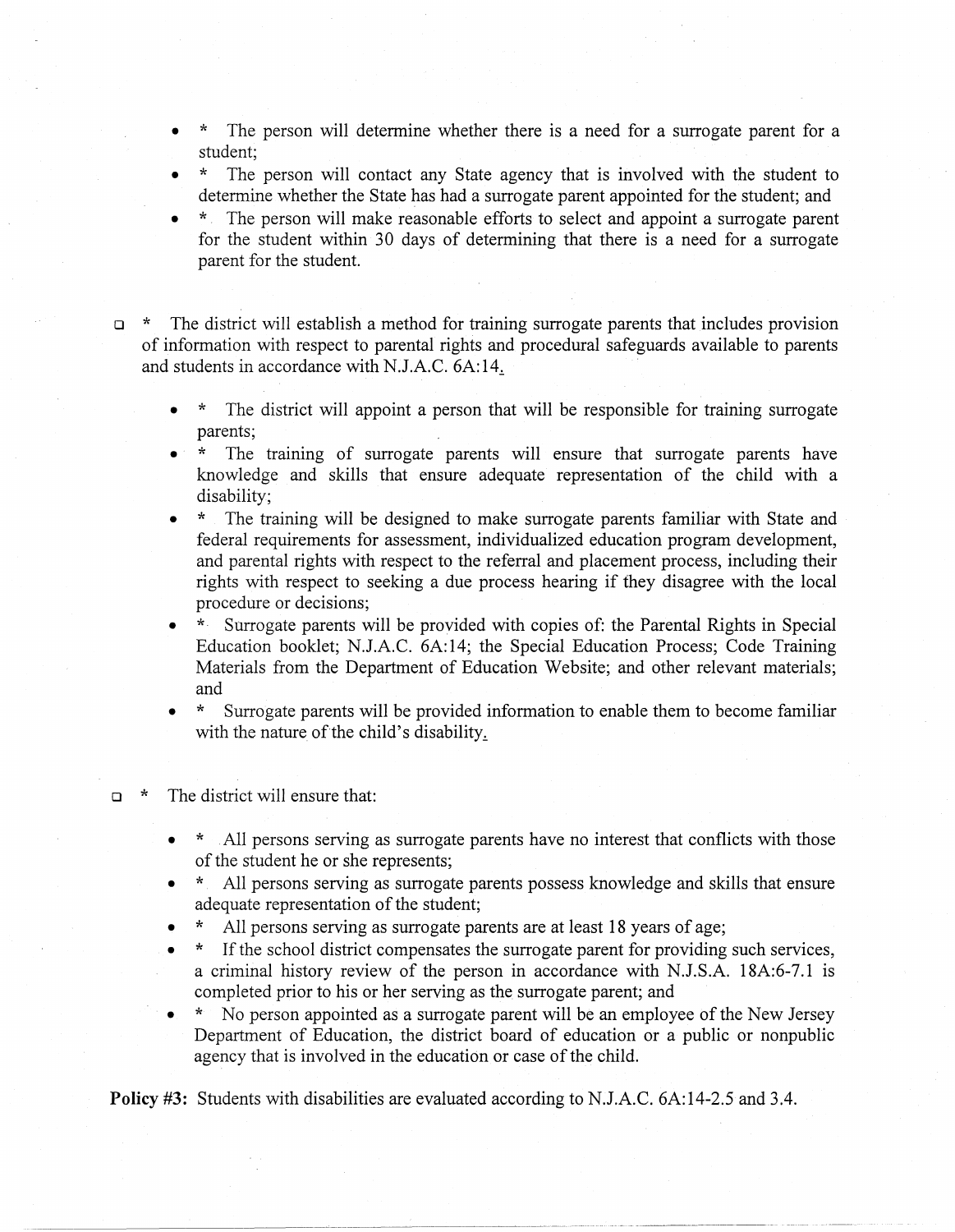**Procedures:** Due to the specificity of the requirements at N.J.A.C. 6A:14-2.5 and 3.4, no additional written procedures are required.

**Policy #4:** An individualized education program is developed, reviewed, and as appropriate, revised according to N.J.A.C. 6A:14-3.6 and 3.7.

**Procedures:** Due to the specificity of the requirements at N.J.A.C. 6A:14-2.6 and 3.7, no additional written procedures are required.

**Policy #5:** To the maximum extent appropriate, students with disabilities are educated in the least restrictive environment according to N.J.A.C. 6A:14-4.2.

**Procedures:** Due to the specificity of the requirements at N.J.A.C. 6A:14-4.2, no additional written procedures are required.

**Policy #6:** Students with disabilities are included in statewide and districtwide assessment programs, with appropriate accommodations, where necessary according to N.J.A.C. 6A:14- 4.10. All students with disabilities will participate in statewide assessments or the applicable Alternate Proficiency Assessment, in grades 3, 4, 5, 6, 7, 8 and 11 in accordance with their assigned grade level.

**Procedures:** Due to the specificity of the requirements at N.J.A.C. 6A:14-4.10, no additional written procedures are required.

**Policy\_ #8:** A free, appropriate public education is available to all students with disabilities between the ages of three and 21, including students with disabilities who have been suspended or expelled from school.

# **Procedures regarding the provision of a free, appropriate public education to students with disabilities who are suspended or expelled must ensure that:**

- $\Box$  School officials responsible for implementing suspensions/expulsions in the district are identified.
- o Each time a student with a disability is removed from his/her current placement for disciplinary reasons, notification of the removal is provided to the case manager.
- $\Box$  A system is in place to track the number of days a student with disabilities has been removed for disciplinary reasons.
- o Suspension from transportation is counted as a day of removal if the student does not attend school.

---------- -~-------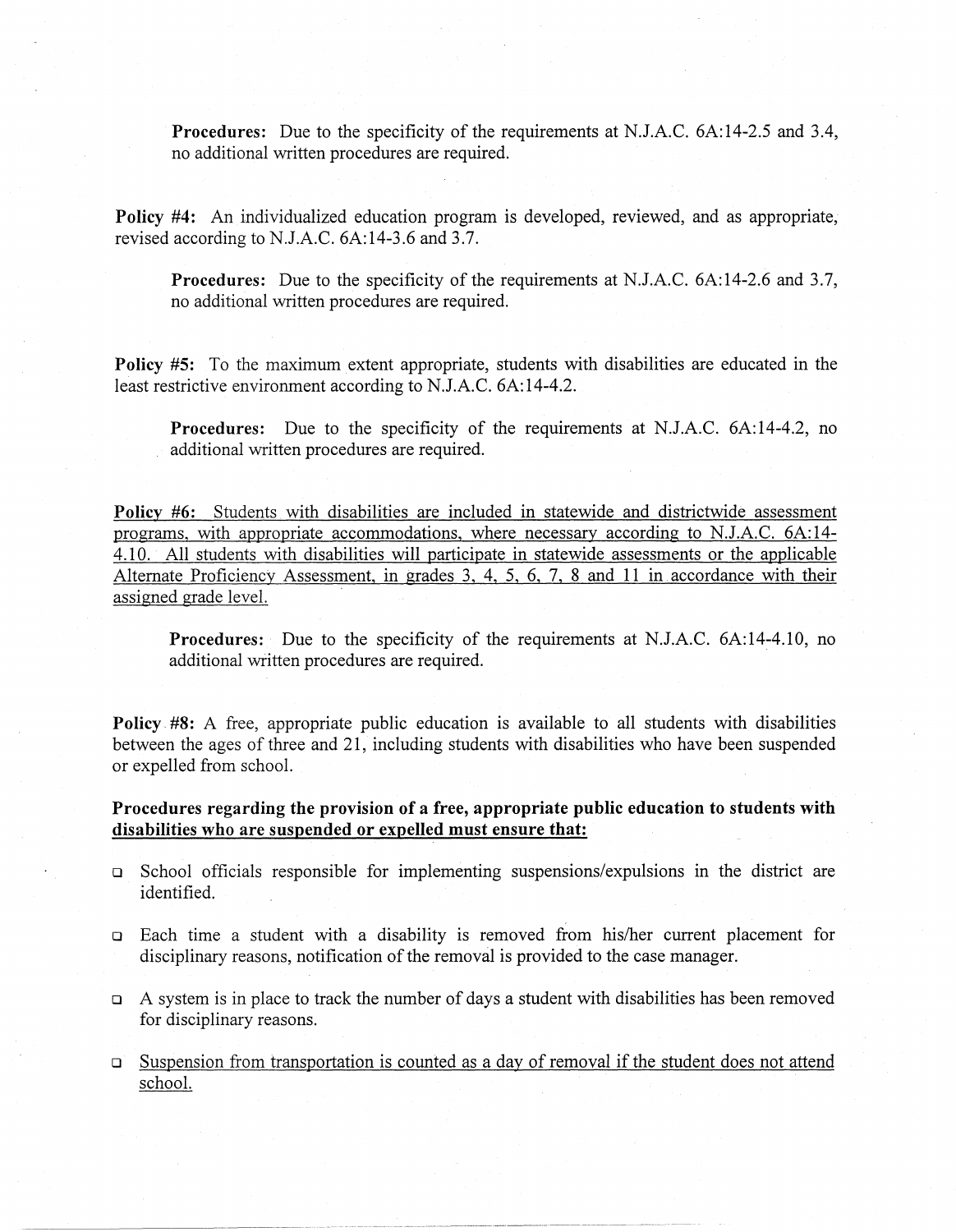- If transportation is included in the student's IEP as a required related service, the school district shall provide alternate transportation during the period of suspension from the typical means of transportation.
- o Removal for at. least half of the school day is reported via the Electronic Violence and Vandalism Reporting System.
- o If the district has an in-school suspension program, participation in the program is **not**  considered a removal when determining whether a manifestation determination must be conducted if the program provides the following: $<sup>1</sup>$ </sup>
	- Opportunity for the student to participate and progress in the general curriculum;
	- Services and modifications specified in the student's IEP;
	- Interaction with peers who are not disabled to the extent they would have in the current placement; and
	- The student is counted as present for the time spent in the in-school suspension program.
- o When a series of short-term removals will accumulate to more than 10 school days in the year:
	- School officials and the case manager consult to determine whether the removals create a change of placement according to N.J.A.C. 6A:14-2.8(c)2;
	- Written documentation of the consultation between school officials and the case manager is maintained;
	- If it is determined that there is no change in placement, school officials, the case manager and special education teacher consult to determine the extent to which services are necessary to:
		- Enable the student to participate and progress appropriately in the general education curriculum; and
		- Advance appropriately toward achieving the goals set out in the student's IEP; and
	- Written documentation of the consultation and services provided is maintained.
- o Steps are in place to convene a meeting of the IEP team and, as necessary or required, conduct a functional behavioral assessment and review the behavioral intervention plan according to N.J.A.C. 6A:14 Appendix A, 20 U.S.C. §1415(k).

<sup>&</sup>lt;sup>1</sup> For the purpose of documenting all removals, in-school suspension must be reported via the Electronic Violence and Vandalism Reporting System even if services were provided.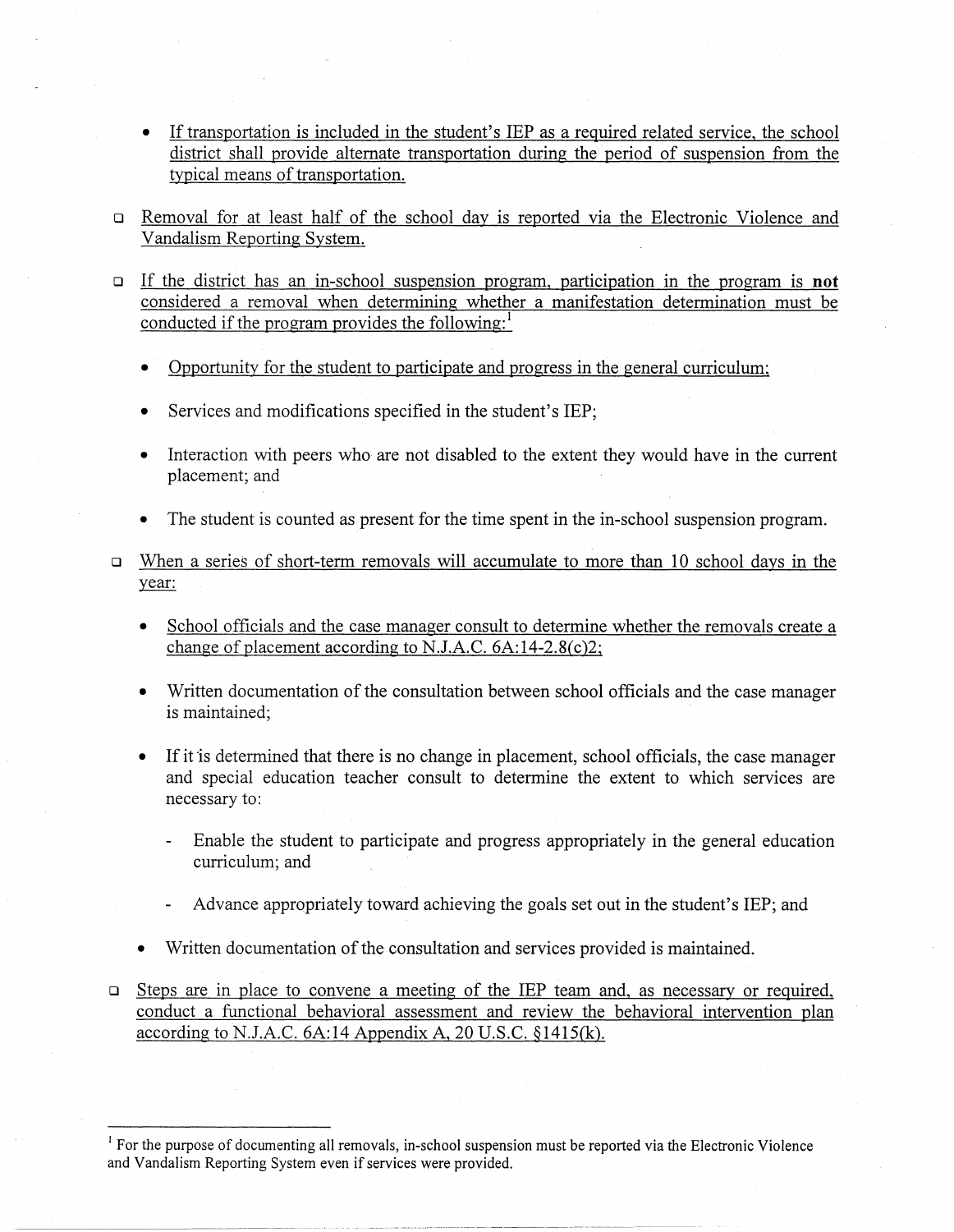**Procedures regarding the provision of a free, appropriate public education to preschool age students with disabilities must ensure that:** 

- o Eligible preschool age children who are not participating in an early intervention program have an IEP in effect by their third birthday. Steps include: <sup>2</sup>
	- Responding to referrals according to N.J.A.C. 6A:14-3.3(e)
	- Having a program in place no later than 90 calendar days from the date of consent.

**Procedures regarding the provision of a free, appropriate public education to students with disabilities who are advancing from grade to grade must ensure that:** 

- $\Box$  A student with a disability, who is advancing from grade to grade with the support of specially designed services, may continue to be eligible when:
	- As part of a reevaluation, the IEP team determines that the student continues to require specially designed services to progress in the general education curriculum; and
	- The use of functional assessment information supports the IEP team's determination.

**Policy #9:** Children with disabilities participating in early intervention programs assisted under IDEA Part C who will participate in preschool programs under this chapter will experience a smooth transition and have an individualized education program developed and implemented according to N.J.A.C. 6A:14-3.3(e) and N.J.A.C. 6A:14-3.7.<sup>3</sup>

 $\Box$  A child study team member of the district will participate in the preschool transition planning conference arranged by the designated service coordinator from the early intervention system and will:

- Review the Part C Individualized Family Service Plan for the child;
- Provide the parent(s) written district registration requirements;
- Provide the parents written information with respect to available district programs for preschool students, including general education placement options; and
- Provide the parent(s) a form to use to request that the Part C service coordinator be invited to the child's initial IEP meeting.

<sup>&</sup>lt;sup>2</sup> This procedure does not apply to secondary school districts or charter schools that do not serve preschool age children.

 $3$  This procedure does not apply to secondary school districts or charter schools that do not serve preschool age children.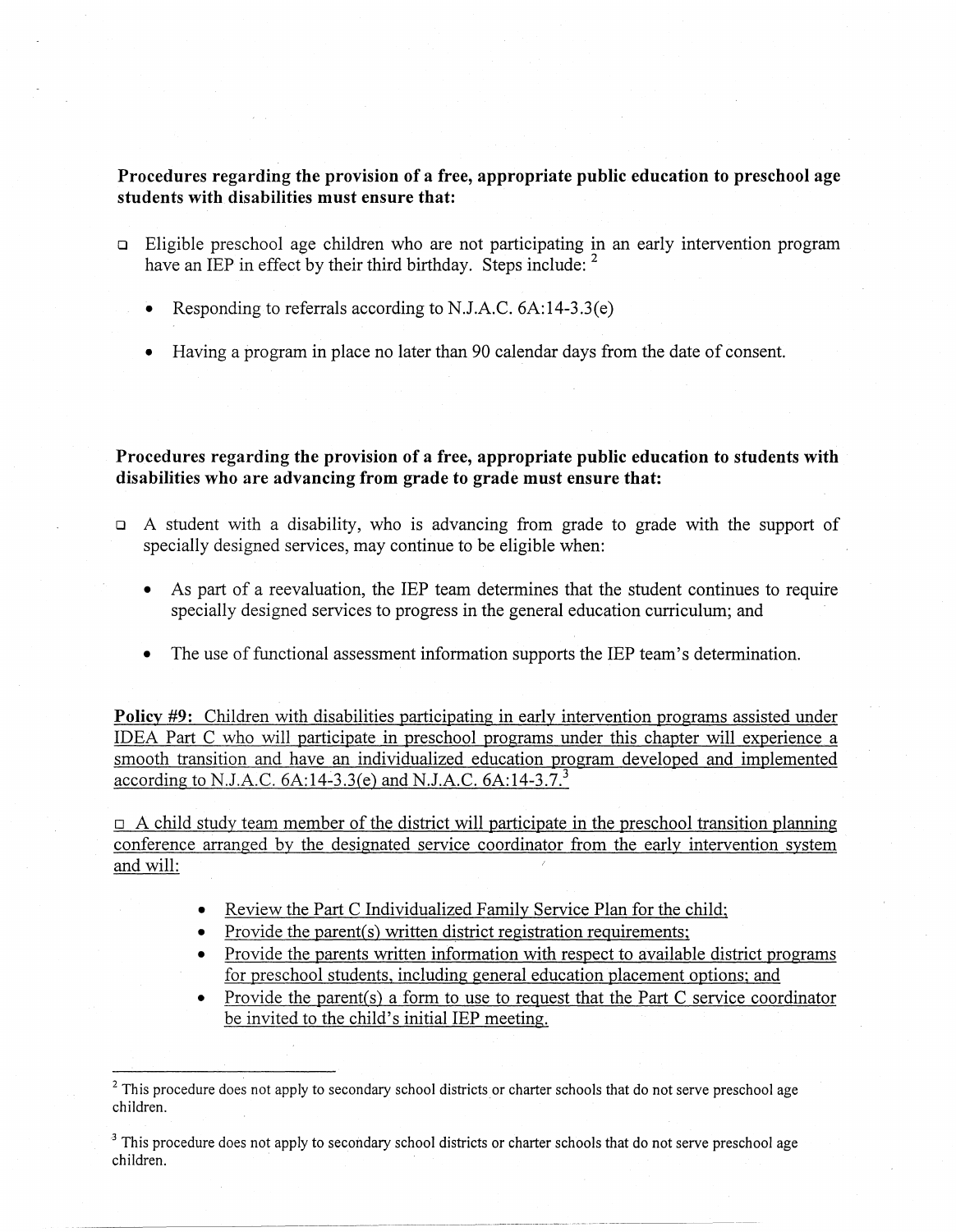$\Box$  The Part C service coordinator will be invited to the initial IEP meeting for a student transitioning from Part C to Part B.

**Policy #10:** Full educational opportunity to all students with disabilities is provided.

**Procedures:** Due to the specificity of the requirements at N.J.A.C. 6A:14-l.1, no additional written procedures are required.

**Policy #11:** The compilation, maintenance, access to and confidentiality of student records are in accordance with N.J.A.C. 6A:32-7.

**Procedures:** Due to the specificity of the requirements at N.J.A.C. 6A:32-7, no additional written procedures are required.

**Policy #12:** Provision is made for the participation of students with disabilities who are placed by their parents in nonpublic schools according to N.J.A.C. 6A:14-6.l and 6.2.

**Procedures:** Due to the specificity of the requirements at N.J.A.C. 6A:14-6.1 and 6.2, no additional written procedures are required.

**Policy #13:** Students with disabilities who are placed in private schools by the district board of education, are provided special education and related services at no cost to their parents according to N.J.A.C. 6A:14-l.l(d) and N.J.A.C. 6A:14-7.5(b)3.

**Procedures:** Due to the specificity of the requirements at N.J.A.C. 6A:14-1.1(d) and 7.5(b)3, no additional written procedures are required.

**Policy #14:** All personnel serving students with disabilities are highly qualified and appropriately certified and licensed, where a license is required, in accordance with State and Federal law.

**Procedures:** Due to the specificity of the requirements at N.J.A.C. 6A:14-1.2(b)13, no additional written procedures are required.

**Policy #15:** The in-service training needs for professional and paraprofessional staff who provide special education, general education or related services are identified and that appropriate in-service training is provided. The district board of education shall maintain information to demonstrate its efforts to:

--------------~ --~--- -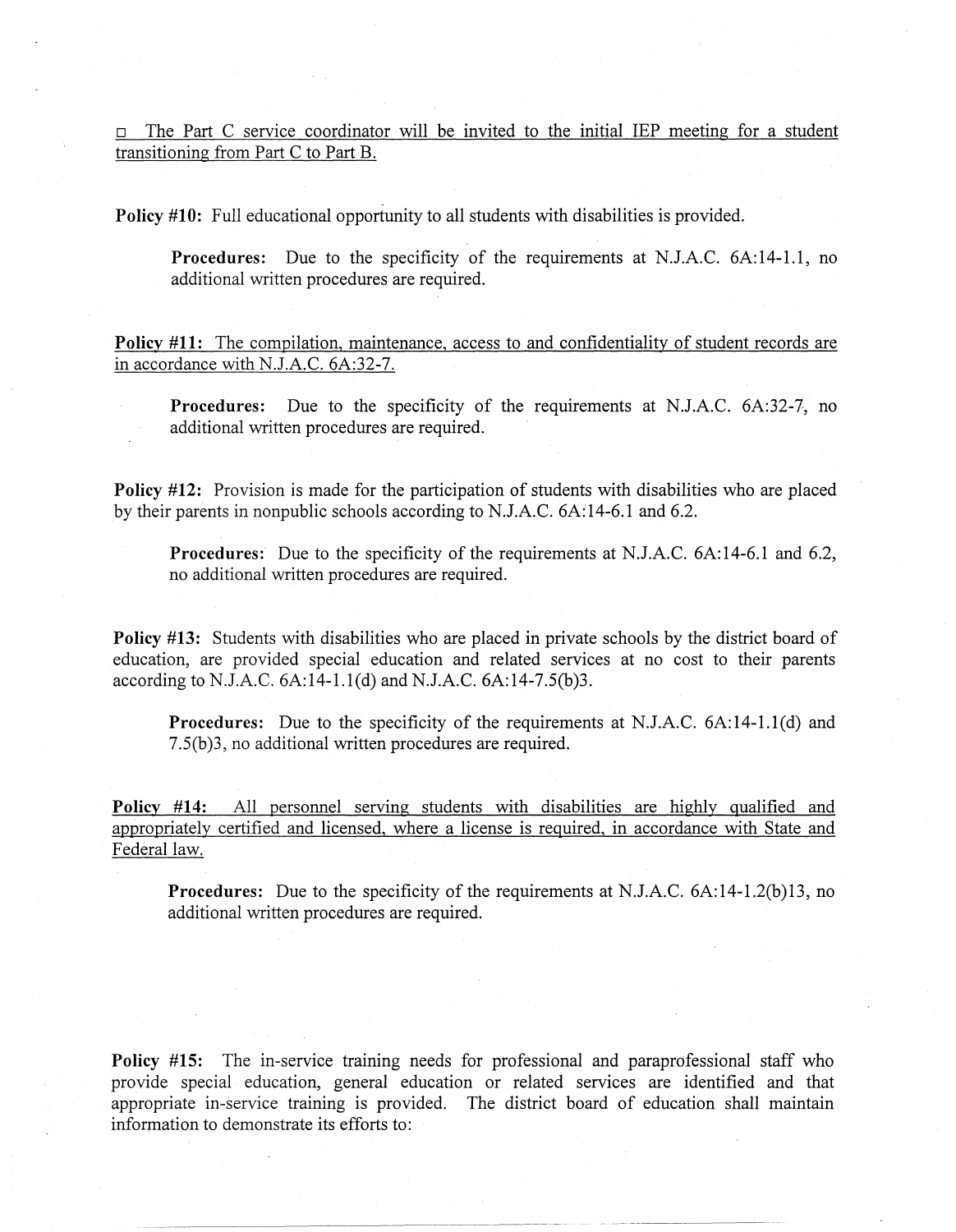1. Prepare general and special education personnel with the content knowledge and collaborative skills needed to meet the needs of children with disabilities;

2. Enhance the ability of teachers and others to use strategies, such as behavioral interventions, to address the conduct of students with disabilities that impedes the learning of students with disabilities and others;

3. Acquire and disseminate to teachers, administrators, school board members, and related services personnel, significant knowledge derived from educational research and other sources and how the district will, if appropriate, adopt promising practices, materials and technology;

4. Insure that the in-service training is integrated to the maximum extent possible with other professional development activities; and

5. Provide for joint training activities of parents and special education, related services and general education personnel.

**Procedures:** Due to the specificity of the requirements at N.J.A.C. 6A:14-2.5 and 3.4, no additional written procedures are required.

**Policy #16:** Instructional materials will be provided to blind or print-disabled students in a timely manner.

\*  $\Box$  Instructional materials will be provided to blind or print-disabled students in accordance with a plan developed by the district. The plan will be the Individualized Education Program of each student with a disability, which will set forth the instructional materials needed, how they will be provided, and address any assistive technology needed to permit the student to utilize the materials.

\* **Policy #17:** For students with disabilities who are potentially eligible to receive services from the Division of Developmental Disabilities in the Department of Human Services, the district will provide, pursuant to the Uniform Application Act, N.J.S.A. 30:4-25.10 et seq., the necessary materials to the parent to apply for such services.

**Procedures:** Due to the specificity of the requirements at N.J.A.C. 6A:14-1.2(b)l7, no additional written procedures are required.

**Policy #18:** When the school district utilizes electronic mail, parents are informed as to whether they may use electronic mail to submit requests to school officials regarding referral, identification, evaluation, classification, and the provision of a free, appropriate public education. If this is permitted, parents shall be informed of the procedures to access the electronic mail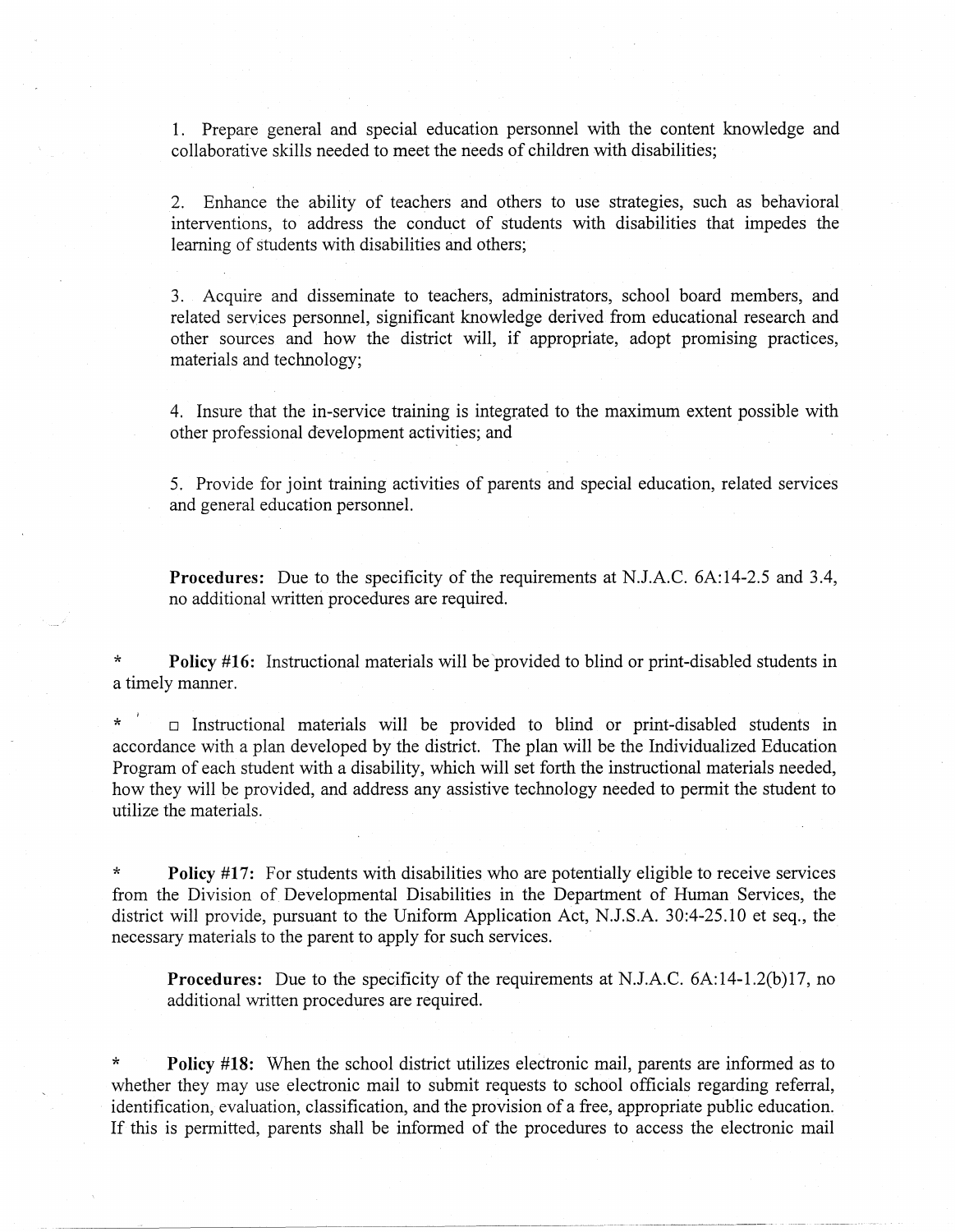system and that they may not utilize electronic mail to provide written consent when the district provides written notice and seeks parental consent as required by N.J.A.C. 6A:14.

**Procedures:** Due to the specificity of the requirements at N.J.A.C. 6A:14-1.2(b)18, no additional written procedures are required.

\* **Policy #19:** The school district will provide teacher aides and the appropriate general or special education teaching staff time for consultation on a regular basis as specified in each student's IEP.

---------------------~-

**Procedures:** Due to the specificity of the requirements at N.J.A.C. 6A:14-4.5(d), no additional written procedures are required.